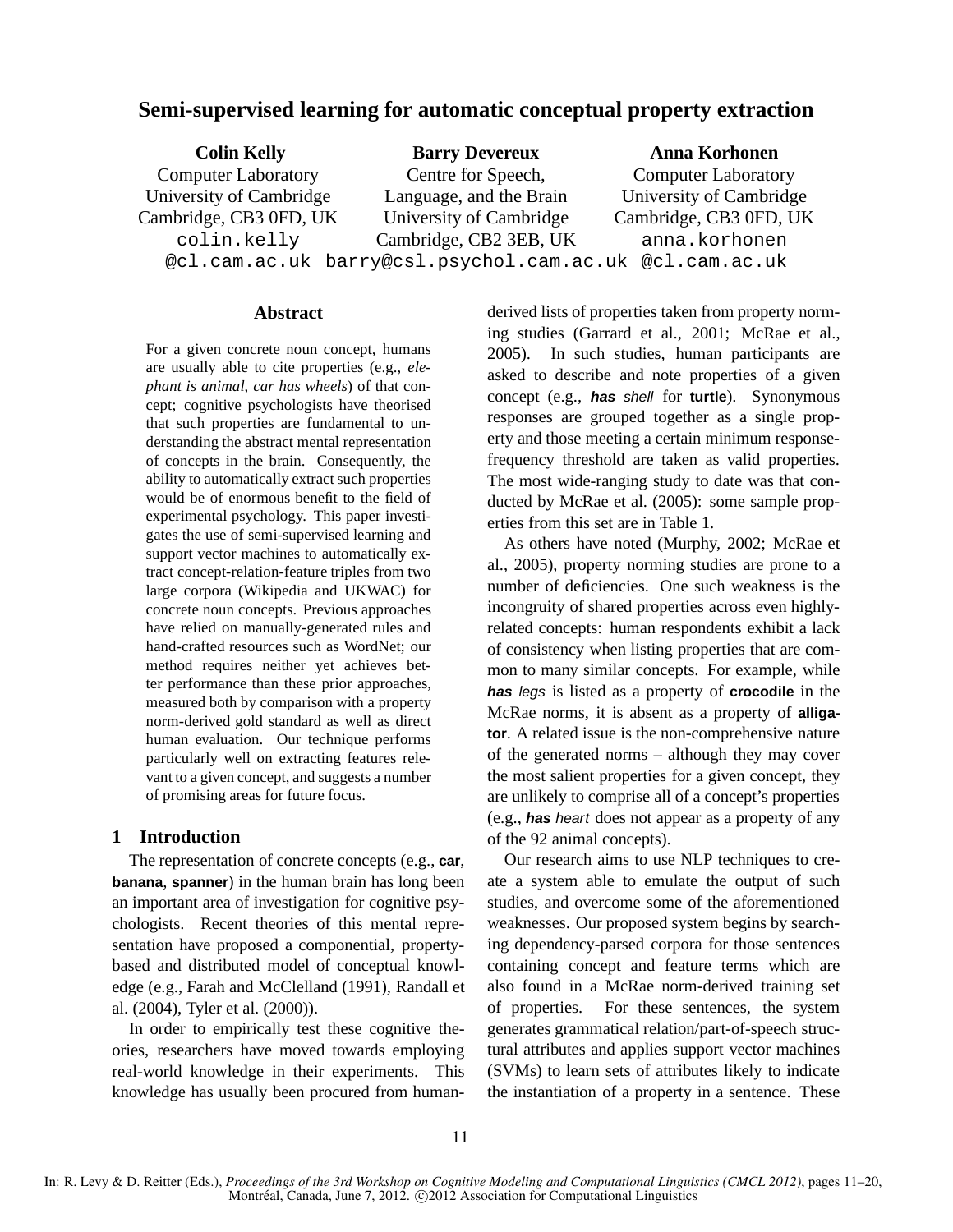| turtle         |    | bowl                    |    |
|----------------|----|-------------------------|----|
| has a shell    | 25 | is round                | 19 |
| lays eggs      | 16 | used for eating         | 12 |
| swims          | 15 | used for soup           | 11 |
| is green       | 14 | used for food           | 11 |
| lives in water | 14 | used for liquids        | 10 |
| is slow        | 13 | used for eating cereal  | 10 |
| an animal      | 11 | made of plastic         | 8  |
| walks          | 10 | used for holding things |    |
| walks slowly   | 10 | is curved               |    |
| has 4 legs     |    | found in kitchens       |    |

Table 1: Top ten properties from McRae norms with production frequencies for **turtle** and **bowl**.

learned patterns of salient attributes are finally applied to a corpus to derive new properties for unseen concepts.

Our task is a challenging one: the properties we seek are extremely diverse in their form. They range from the simple (e.g., *banana is yellow*) to the complex (e.g., *bayonet found at the end of a gun*). Although the properties can broadly be divided into a number of categories (encyclopedic, taxonomic, functional, etc) there is not a great deal of regularity in the nature of the properties a given noun will likely possess: it is highly concept-dependent.

Furthermore, we hope to derive these properties from corpora, with the assumption that these properties will manifest themselves therein. Indeed, Andrews et al. (2005) discuss a theory of human knowledge which relies on a combination of both distributional (i.e., derived from spoken and written language) and experiential data (i.e., that derived from our interactions with the real world), claiming that the necessary contribution of each data-type for a comprehensive human semantic representation is non-trivial. Finally, there are difficulties associated with evaluating our system's output directly against a set of human-generated property norms: we discuss these in further detail later.

Given their provenance, the properties found in property norms are free-form. To simplify our task we apply a more rigid representation to the properties we already have and to those we aim to seek. We delineate each property into a **concept relation** feature triple (see Section 2.2) and our task becomes one of finding valid **relation** feature pairs given a particular **concept**. This recoding renders our task more well-defined and makes evaluation of our method



Figure 1: C&C-derived GR-POS graph for the sentence *Marine reptiles include five species of turtle*.

more comparable to previous and related work.

Having framed our task in this way, there is an obvious parallel with relation extraction: both necessitate the selection/classification of relationships between individual entities (in our case, between **concept** and feature). Hearst (1992) was the first to propose a pattern-based approach to this task using lexico-syntactic patterns to automatically extract hyponyms and this technique has frequently been used for ontology learning. For example, Pantel and Pennacchiotti (2008) linked instantiations of a set of semantic relations into existing semantic ontologies and Davidov et al. (2007) employed seed concepts from a given semantic class to discover relations shared by concepts in that class.

Our task is more complex than classic relation extraction for two main reasons: 1) the relations which we aim to extract are not limited to a small set of just a few well-defined relations (e.g., **is-a** and **partof**) nor to the relations of a specific semantic class (e.g., **capital-is** for countries). Indeed the relations can be as many and diverse as the concepts themselves (e.g., each concept could possess a unique and distinguishing relation and feature). 2) We are attempting to simultaneously extract two pieces of information: features of the concept and those features' defining relationship with the concept, but only those relations and features which would be classified as 'common-sense', something which is easy for humans to recognise but difficult (if not impossible) to describe rigorously or formally.

There has recently been work on the automatic ex-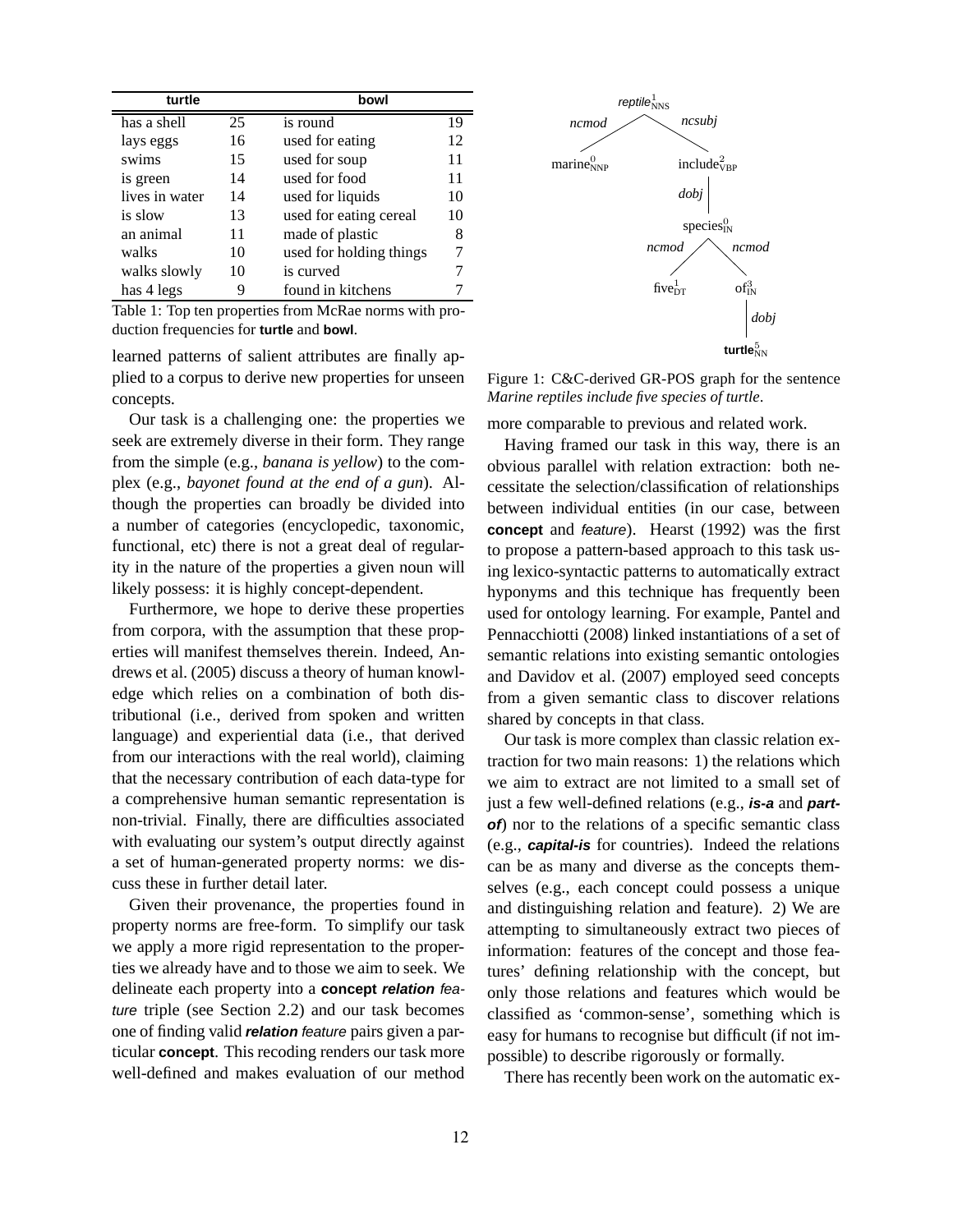traction of binary relations that scale to a web corpus, for example the ReVerb (Etzioni et al., 2011) and WOE (Wu and Weld, 2010) systems. These systems are designed to extract legitimate relations from a given sentence. In contrast, our aim is to capture more general relationships which are 'commonsense'; just because an extracted relation is correct in a given context does not automatically make it true in general. Previous reasoned approaches to our task have taken their lead from Hearst and her successors, employing manually-created rulesets to extract such properties from corpora (e.g., Baroni et al. (2009), Devereux et al. (2010), and our comparison system (Kelly et al., 2010)). Baroni et al. extract relational information in the form of 'type-sketches', which give an approximate, implicit description of the relationship whereas we are aiming to extract explicit relations between the target concept and its corresponding features. Devereux et al. and Kelly et al. have attempted this, but both employ WordNet (Fellbaum, 1998) to extract semantic relatedness information.

We use semi-supervised learning as it offers a flexible technique of harnessing small amounts of labelled data to derive information from unlabelled datasets/corpora and allows us to guide the extraction towards our desired 'common-sense' output. We chose SVMs as they have been used for a variety of tasks in NLP (e.g., Joachims et al. (1998), Giménez and Marquez (2004)). We will demonstrate that our system's performance exceeds that of Kelly et al. (2010) and Etzioni et al. (2011). It is, as far as we are aware, the first work to employ semisupervised learning for this task.

## **2 Method**

We will use SVMs to learn lexico-syntactic patterns in our corpora corresponding to known properties in order to find new ones. Training an SVM requires a labelled training set. To generate this set we harness our already-known concepts/features (and their relationships) from the McRae norms to find instantiations of said relationships within our corpora. We use parsed sentence information from our corpora to create a set of attributes describing each relationship, our learning patterns. In doing so, we are assuming that across sentences in our corpora containing a concept/feature pair found in the McRae norms, there will be a set of consistent lexico-syntactic patterns which indicate the same relationship as that linking the pair in the norms.

Thus we iterate over our chosen corpora, parsing each concept-containing sentence to yield grammatical relation (GR) and part-of-speech (POS) information from which we can create a GR-POS graph relating the two. Then for each triple, we find any/all paths through the graph which link the **concept** to its feature and use the corresponding **relation** to label this path. We collect descriptive information about the path in the form of attributes describing it (e.g., path nodes, labels, length) to create a training pattern specific to that **concept relation** feature triple and sentence. It is these lists of attributes (and their **relation** labels) which we employ as the labelled training set and as input for our SVM.

#### **2.1 Corpora**

We employ two corpora for our experiments: Wikipedia and the UKWAC corpus (Ferraresi et al., 2008). These are both publicly available and webbased: the former a source of encyclopedic information and the latter a source of general text. Our Wikipedia corpus is based on a Sep 2009 version of English-language Wikipedia and contains around 1.84 million articles (>1bn words). Our UKWAC corpus is an English-language corpus (>2bn words) obtained by crawling the .uk internet domain.

#### **2.2 Training data**

Our experiments use a British-English version of the McRae norms (see Taylor et al. (2011) for details). We needed to recode the free-form McRae properties into relation-classes and features which would be usable for our learning algorithm. As we will be matching the features from these properties with individual words in the training corpus it was essential that the features we generated contained only one lemmatised word. In contrast, the relations were merely labels for the relationship described (they did not need to occur in the sentences we were training from) and therefore needed only to be single-string relations. This allowed prepositional verbs as distinct relations, something which has not been attempted in previous work yet can be semantically significant (e.g., the relations **used-in**, **used-for** and **used-by** have dissimilar meanings).

We applied the following sequential multi-step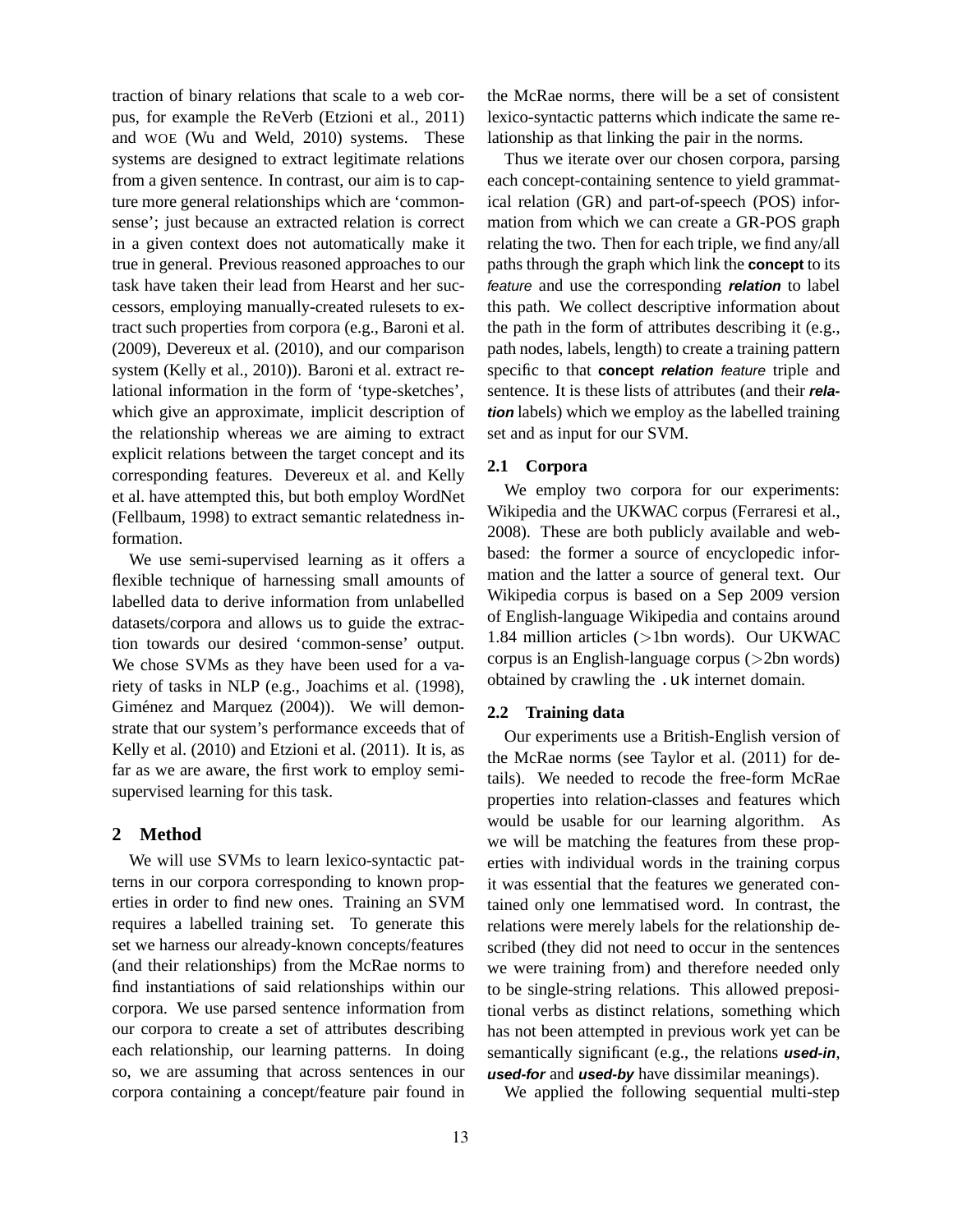process to our set of free-form properties to distill them to triples of the form **concept relation** feature, where *relation* can be a multi-word string and *feature* is a single word:

- 1. Translation of implicit properties to their correct relations (e.g., *pig an animal*  $\rightarrow$  *pig is an animal*).
- 2. Removal of indefinite and definite articles.
- 3. Behavioural properties become "does" properties  $(e.g., *turtle beh eats* \rightarrow *turtle does eats*).$
- 4. Negative properties given their own relation classes (e.g., *turkey does cannot fly* → *turkey doesnt fly*).
- 5. All numbers are translated to named cardinals (e.g., *spider has 8 legs* → *spider has eight legs*).
- 6. Some of the norms already contained synonymous terms: these were split into separate triples for each synonym (e.g., *pepper tastes hot/spicy* → *pepper tastes hot* and *pepper tastes spicy*).
- 7. Prepositional verbs were translated to one-word, hyphenated strings (e.g., *made of*  $\rightarrow$  *made-of*).
- 8. Properties with present participles as the penultimate word were split into one including the verb as the feature and one including it in the relation (e.g., *envelope used for sending letters* → *envelope usedfor-sending letters* and *envelope used-for sending*).
- 9. Any remaining multi-word properties were split with the first term after the concept acting as the relation (e.g., *bull has ring in its nose*  $\rightarrow$  *bull has ring*, *bull has in*, *bull has its* and *bull has nose*).
- 10. All remaining stop-words were removed; properties ending in stop-words (e.g., *bull has in* and *bull has its*) were removed completely.

This yielded 7,518 property-triples with 254 distinct relations and an average of 14.7 triples per concept.

#### **2.3 Parsing**

We parsed both corpora using the C&C parser (Clark and Curran, 2007) as we employ both GR and POS information in our learning method. To accelerate this stage, we process only sentences containing a form (e.g., singular/plural) of one of our training/testing concepts. We lemmatise each word using the WordNet NLTK lemmatiser (Bird, 2006). Parsing our corpora yields around 10Gb and 12Gb of data for UKWAC and Wikipedia respectively.

The C&C dependency parse output contains, for a given sentence, a set of GRs forming an acyclic graph whose nodes correspond to words from the sentence, with each node also labelled with the POS of that word. Thus the GR-POS graph interrelates all

lexical, POS and GR information for the entire sentence. It is therefore possible to construct a GR-POS graph rooted at our target term (the concept in question), with POS-labelled words as nodes, and edges labelled with GRs linking the nodes to one another. An example graph can be seen in Figure 1.

#### **2.4 Support vector machines**

We use SVMs (Cortes and Vapnik, 1995) for our experiments as they have been widely used in NLP and their properties are well-understood, showing good performance on classification tasks (Meyer et al., 2003). In their canonical form, SVMs are nonprobabilistic binary linear classifiers which take a set of input data and predict, for each given input, which of two possible classes it corresponds to.

There are more than two possible relation-labels to learn for our input patterns, so ours is a multi-class classification task. For our experiments we use the SVM Light Multiclass (v. 2.20) software (Joachims, 1999) which applies the fixed-point SVM algorithm described by Crammer and Singer (2002) to solve multi-class problem instances. Joachims' software has been widely used to implement SVMs (Vinokourov et al., 2003; Godbole et al., 2002).

### **2.5 Attribute selection**

Previous techniques for our task have made use of lexical, syntactic and semantic information. We are deliberately avoiding the use of manually-created semantic resources, so we rely only on lexical and syntactic attributes for our learning stage (i.e., the GR-POS paths described earlier).

A table of all the categories of attributes we extract for each GR-POS path are in Table 2.4, together with attributes from the path linking **turtle** and reptile in our example sentence (see Figure 1).

We ran our experiments with two vector-types which we call our 'verb-augmented' and our 'nonaugmented' vector-types. The sets are identical except the verb-augmented vector-type will also contain an additional attribute category containing an attribute for every instance of a relation verb (i.e., a verb which is found in our training set of relations, e.g., *become*, *cause*, *taste*, *use*, *have* and so on) in the lexical path. We do this to ascertain whether this additional verb-information might be more informative to our system when learning relations (which tend to be composed of verbs).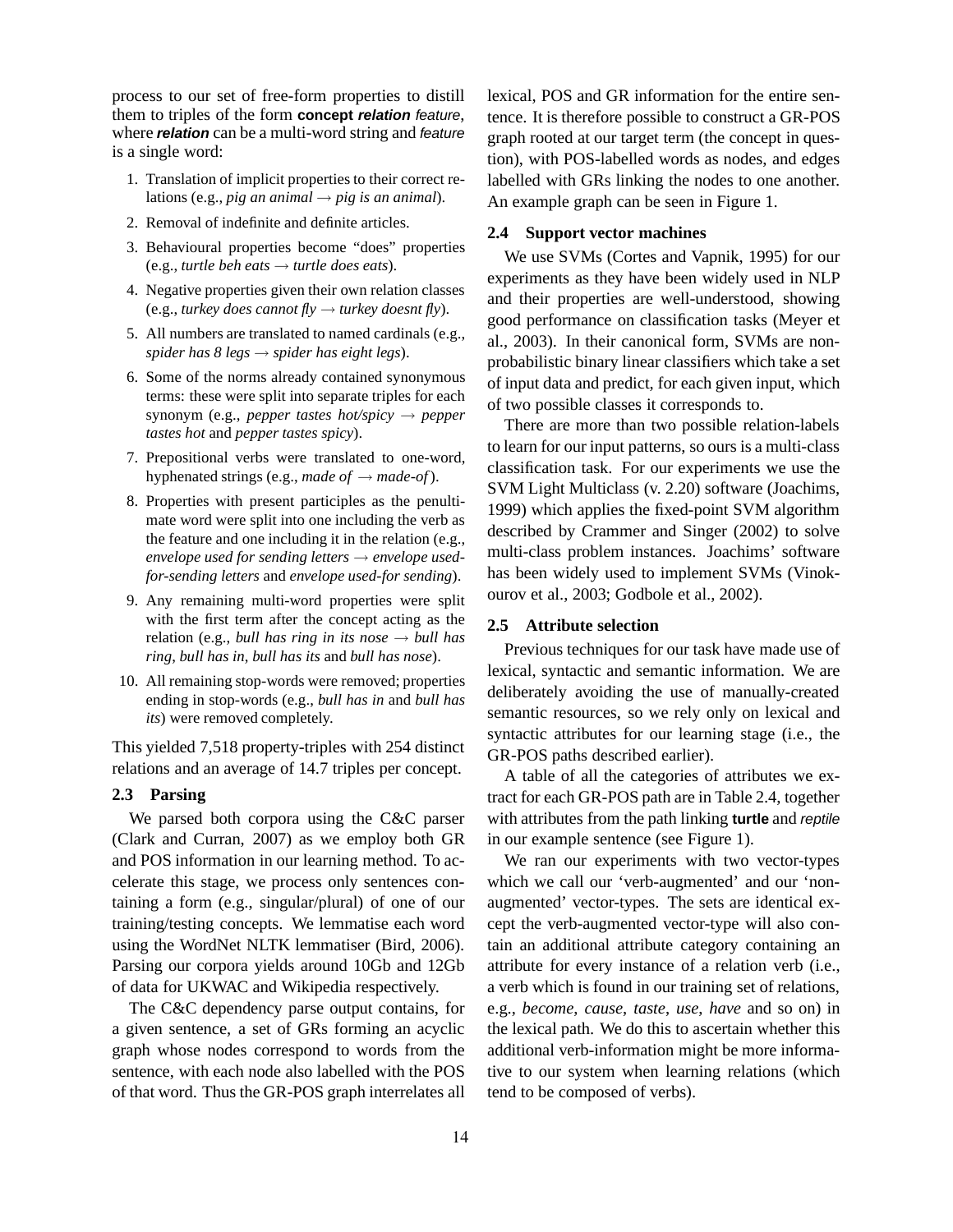| <b>Attribute category</b> | <b>Example attribute(s)</b> |
|---------------------------|-----------------------------|
| GR path-length            | LEN                         |
| lemmatised anchor node    | LEM=turtle                  |
| POS of anchor node        | $POS=NN$                    |
| GR path labels            | GR1=dobjR                   |
| from anchor               | $GR2 = ncm$ odR             |
| (indexed)                 | GR3=dobjR                   |
|                           | GR4=ncsubjN                 |
| GR path labels            | GR1=ncsubjR                 |
| from target               | GR2=dobjN                   |
| (indexed)                 | $GR3 = ncm$ odN             |
|                           | GR4=dobjN                   |
| POS of path nodes         | $POS1=IN$                   |
| from anchor               | $POS2=NNS$                  |
| (indexed)                 | POS3=VBP                    |
|                           | $POS4 = NNS$                |
| POS of path nodes         | $POS1 = NNS$                |
| from target               | $POS2=VBP$                  |
| (indexed)                 | $POS3=NNS$                  |
|                           | $POS4=IN$                   |
| lemmatised path nodes     | LEM=include                 |
| (bag of words)            | LEM=species                 |
|                           | LEM=of                      |
| POS of all path nodes     | $POS=IN$                    |
| (set)                     | $POS=NNS$                   |
|                           | POS=VBP                     |
| <b>Relation</b> verbs     | N/A                         |
| GR path labels            | GR=dobjR                    |
| (set)                     | GR=ncmodN                   |
|                           | GR=ncsubjN                  |
| lemmatised target node    | LEM=reptile                 |
| POS of target node        | POS=NNS                     |

Table 2: An example vector for an instance of the relation-label **is**. The attributes are distinguished from one another by their attribute category. Relation verbs only appear in the verb-augmented vector-type and no such verbs appear in our example sentence, so this category of attribute is empty. All attributes in the table will receive the value 1.0 except the LEN attribute which will have the value 0.2 (the reciprocal of the path length, 5).

We considered allocating a 'no-rel' relation label to those sets of attributes corresponding to paths through the GR-POS graph which did *not* link the concept to a feature found in our training data; however our initial experiments indicated the SVM model would assign every pattern we tested to the 'no-rel' relation. Therefore we used only positive instances in our training pattern data.

We cycle through all training concepts/features, finding sentences containing both. For each such sentence, our system generates the attributes from the GR-POS path linking the concept to the feature (the linking-path) to create a pattern for that pair, in the form of a relation-labelled vector containing real-valued attributes. The system assigns 1.0 to all attributes occurring in a given path and the LEN value receives the reciprocal of the path-length.<sup>1</sup> Each linking-path is collected into a **relation**-labelled, sparse vector in this manner. In the larger UKWAC corpus this corresponds to over 29 million unique attributes across all found linkingpaths (this figure corresponds to the dimensionality of our vectors). We then pass all vectors to the learning module<sup>2</sup> of SVM Light to generate a learned model across all training concepts.

# **2.6 Extracting candidate patterns**

Having trained our model, we must now find potential features and relations for our test concepts in our corpora. We again only examine sentences which contain at least one of our test concepts. Furthermore, to avoid a combinatorial explosion of possible paths rooted at those concepts we only permit as candidates those paths whose anchor node is a singular or plural noun and whose target node is either a singular/plural noun or adjective. This filtering corresponds to choosing patterns containing one of the three most frequent anchor node POS tags (NN, NNS and NNP) and target node POS tags (NN, JJ and NNS) found during our training stage. These candidate patterns constitute 92.6% and 87.7% of all the vectors, respectively, from our training set of patterns (on the UKWAC corpus). This pattern pre-selection allows us to immediately ignore paths which, despite being rooted at a test concept, are unlikely to contain property norm-like information.

#### **2.7 Generating and ranking triples**

We next classified our test concepts' candidate patterns using the learned model. SVM Light assigns each pattern a relation-class from the training set and outputs the values of the decision functions from the learned model when applied to that particular pattern. The sign of these values indicates the binary decision function choice, and their magnitude acts as a measure of confidence. We wanted those vectors which the model was most confident in across all decision functions, so we took the sum of the absolute values of the decision values to generate a pattern score for each vector/relation-label.

 $1$ All other possible attributes are assigned the value 0.0.

<sup>&</sup>lt;sup>2</sup>Using a regularisation parameter (C) value of 1.0 and default parameters otherwise.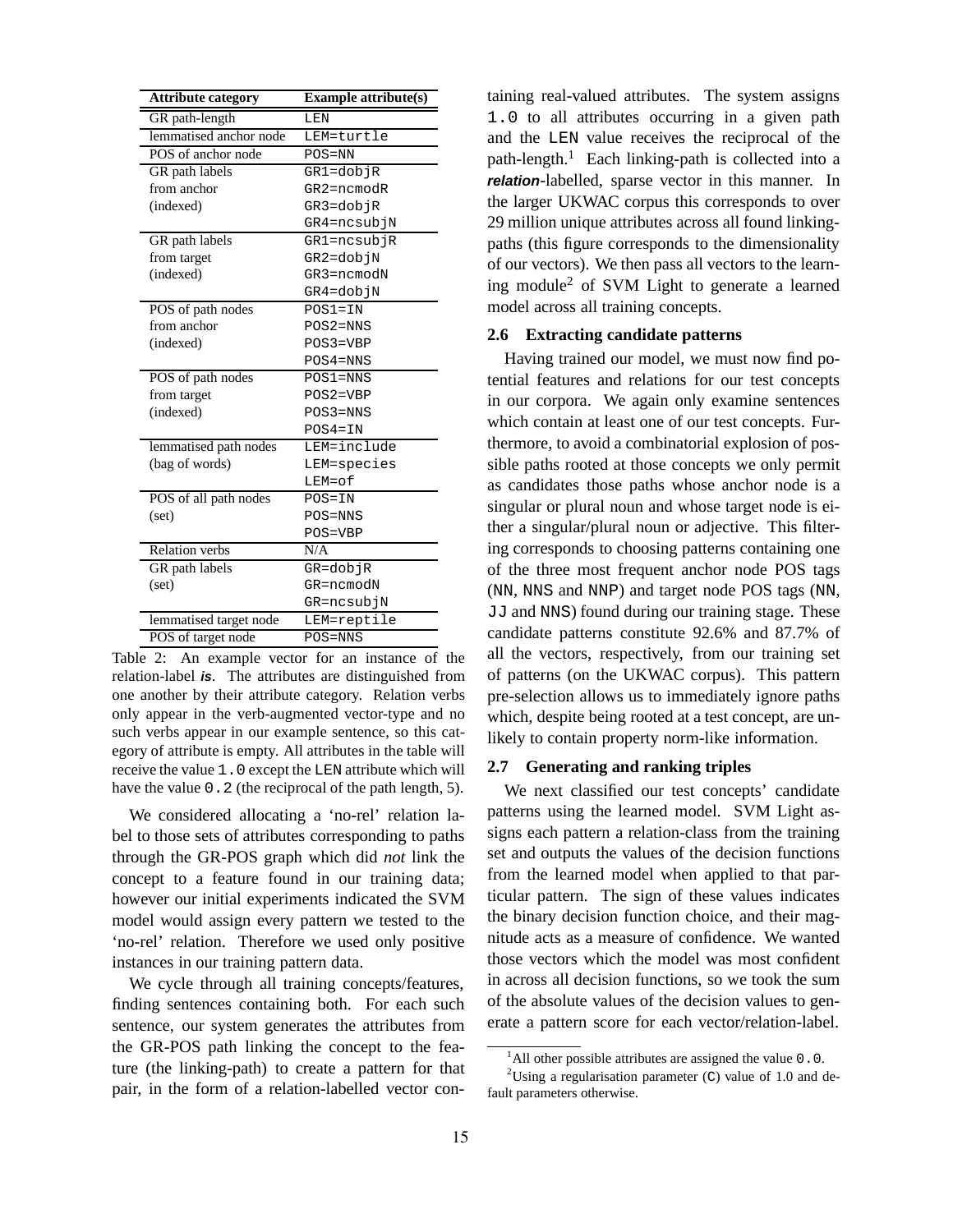|                    | Vector-type    | Corpus          | $\beta_{\rm LL}$ | $\beta_{\rm PMI}$ | $\beta_{\rm SVM}$ | Prec.  | Recall | $_{\rm F}$ |
|--------------------|----------------|-----------------|------------------|-------------------|-------------------|--------|--------|------------|
|                    |                | Wikipedia       | 0.3              | 0.00              | 1.00              | 0.2214 | 0.3197 | 0.2564     |
|                    | Non-augmented  | <b>UKWAC</b>    | 0.10             | 0.05              | 0.60              | 0.2279 | 0.3330 | 0.2664     |
| Ignoring relation. |                | UKWAC-Wikipedia | 0.35             | 0.00              | 0.75              | 0.2422 | 0.3533 | 0.2829     |
|                    | Verb-augmented | Wikipedia       | 0.20             | 0.00              | 0.65              | 0.2217 | 0.3202 | 0.2568     |
|                    |                | <b>UKWAC</b>    | 0.30             | 0.00              | 0.95              | 0.2326 | 0.3400 | 0.2720     |
|                    |                | UKWAC-Wikipedia | 0.40             | 0.05              | 1.00              | 0.2444 | 0.3577 | 0.2859     |
| With relation.     | Non-augmented  | Wikipedia       | 0.05             | 0.00              | 1.00              | 0.1199 | 0.1732 | 0.1394     |
|                    |                | <b>UKWAC</b>    | 0.05             | 0.00              | 1.00              | 0.1126 | 0.1633 | 0.1312     |
|                    |                | UKWAC-Wikipedia | 0.05             | 0.00              | 0.65              | 0.1241 | 0.1808 | 0.1449     |
|                    | Verb-augmented | Wikipedia       | 0.05             | 0.00              | 1.00              | 0.1215 | 0.1747 | 0.1410     |
|                    |                | <b>UKWAC</b>    | 0.05             | 0.00              | 1.00              | 0.1190 | 0.1724 | 0.1387     |
|                    |                | UKWAC-Wikipedia | 0.05             | 0.00              | 0.70              | 0.1281 | 0.1860 | 0.1494     |

Table 3: Parameter estimation both with and without relation, using our augmented and non-augmented vector-types and across our two corpora and the combined corpora set.

From these patterns we derived an output set of triples where the concept and feature of a triple corresponded to the anchor and target nodes of its pattern and the relation corresponded to the pattern's relation-label. Identical triples from differing patterns had their pattern scores summed to give a final 'SVM score' for that triple.

#### **2.8 Calculating triple scores**

A brief qualitative evaluation of our system's output indicates that although the higher-ranked (by SVM score) features and relations were, for the most part, quite sensible, there were some obvious output errors (e.g., non-dictionary strings or verbs appearing as features). Therefore we restricted our features to those which appear as nouns or adjectives in WordNet and excluded features containing an NLTK (Bird, 2006) corpus stop-word. Despite these exclusions, some general (and therefore less informative) relation/feature combinations (e.g., **is** good, **is** new) were still ranking highly. To mitigate this, we extract both log-likelihood (LL) and pointwise mutual information (PMI) scores for each concept/feature pair to assess the relative saliency of each extracted feature, with a view to downweighting common but less interesting features. To speed up this and later stages, we calculate both statistics for the top 1,000 triples extracted for each concept only.

PMI was proposed by Church and Hanks (1990) to estimate word association. We will use it to measure the strength of association between a concept and its feature. We hope that emphasising conceptfeature pairs with high mutual information will render our triples more relevant/informative.

We also employ the LL measure across our set of concept-feature pairs. Proposed by Dunning (1993), LL is a measure of the distribution of linguistic phenomena in texts and has been used to contrast the relative corpus frequencies of words. Our aim is to highlight features which are particularly distinctive for a given concept, and hence likely to be features of that concept alone.

We calculate an overall score for a triple,  $t$ , by a weighted combination of the triple's SVM, PMI and LL scores using the following formula:

 $score(t) = \beta_{PMI} \cdot PMI(t) + \beta_{LL} \cdot LL(t) + \beta_{SVM} \cdot SWM(t)$ 

where the PMI, SVM and LL scores are normalised so they are in the range [0, 1]. The relative  $\beta$  weights thus give an estimate of the three measures' importance relative to one another and allows us to gauge which combination of these scores is optimal.

#### **2.9 Datasets**

We also wanted to ascertain the extent to which the output from both our corpora could be combined to improve results, balancing the encyclopedic but somewhat specific nature of Wikipedia with the generality and breadth of the UKWAC corpus. We combined the output by summing individual SVM scores of each triple from both corpora to yield a combined SVM score. PMI and LL scores were then calculated as usual from this combined set of triples.

# **3 Experimental Evaluation**

## **3.1 Evaluation methodology**

We employ ten-fold cross-validation to ascertain optimal SVM, LL and PMI  $\beta$  parameters for our final system. We exclude 44 concepts from our set of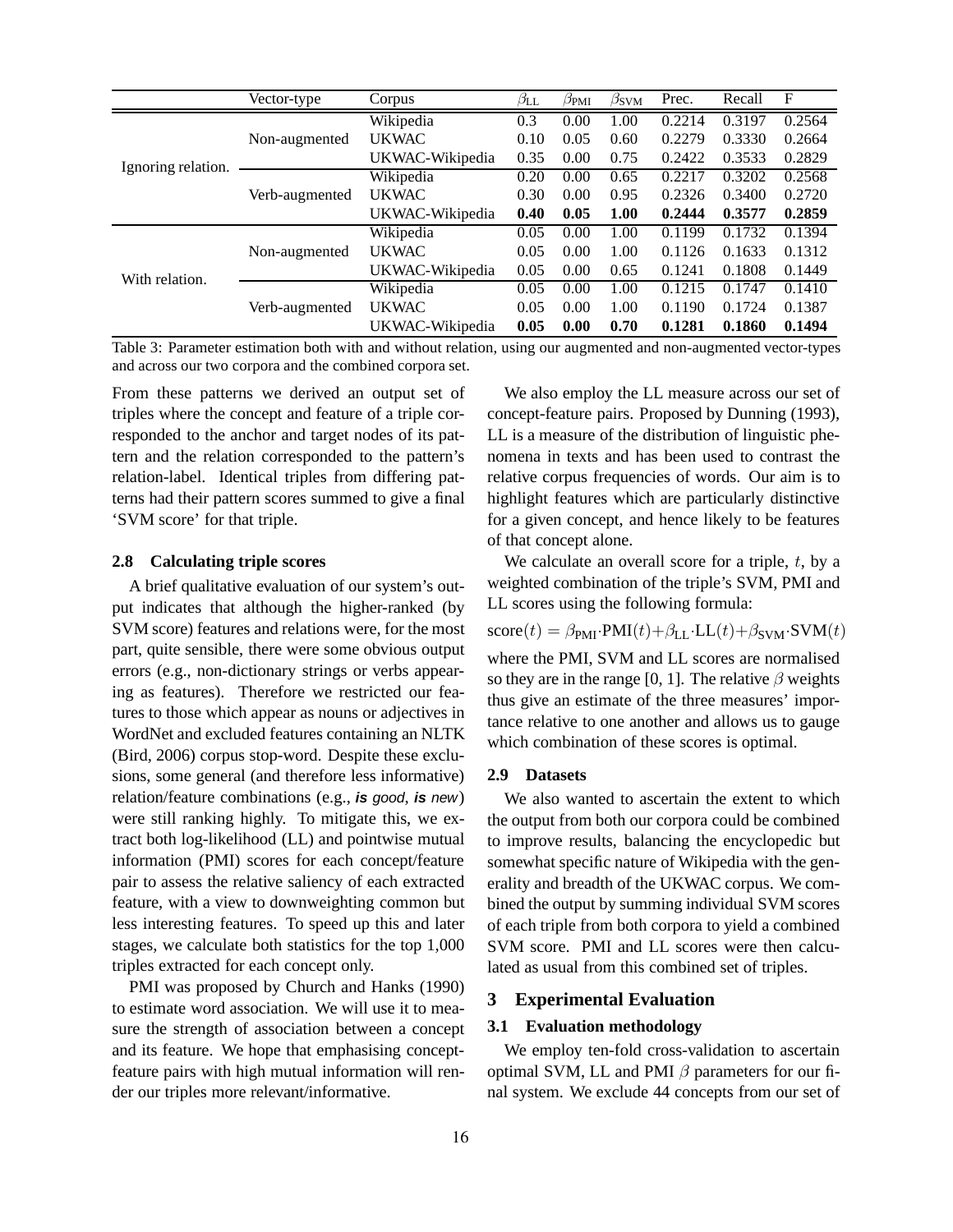|              | Relation | Prec.  | Recall | F      |
|--------------|----------|--------|--------|--------|
|              | Without  | 0.1943 | 0.3896 | 0.2592 |
| Kelly et al. | With     | 0.1102 | 0.2210 | 0.1471 |
| ReVerb       | Without  | 0.1142 | 0.2258 | 0.1514 |
|              | With     | 0.0431 | 0.0864 | 0.0576 |
| Our method   | Without  | 0.2417 | 0.4847 | 0.3225 |
|              | With     | 0.1238 | 0.2493 | 0.1654 |

Table 4: Our best scores on the ESSLLI set compared to Kelly et al. (2010) and the ReVerb system (Etzioni et al., 2011). Our results are from the verb-augmented vectortype, using the combined UKWAC-Wikipedia corpus and using the  $\beta$  parameters highlighted in Table 3.

510 to use in our final system testing and split the remaining 466 concepts randomly and evenly into 10 folds. We apply the training steps above to nine of the folds, generating predictions for the single held-out fold. We repeat this for all ten folds, yielding relations and features with SVM, LL and PMI scores for our full set of 466 training concepts on the UKWAC, Wikipedia and combined corpora.

We varied the  $\beta$  values from our scoring equation in the range [0,1] (interval 0.05) and compared the top twenty triples for each concept directly against the held-out training set. The best F-scores and their corresponding  $\beta$  values (evaluating on full triples and concept-feature pairs alone) are in Table 3. We can see that our best results employ the verb-augmented vector-type and the combined corpus, with a best F-score of 0.2859 when ignoring the relation term and 0.1494 when including it in the evaluation. The main difference between these two results is the relative contribution of the reweighting factors: the SVM score is the most important overall, but the LL and PMI scores come into play when evaluating without the relation. This could be explained by the fact that the PMI and LL scores do not use any relation terms in their calculations.

#### **3.2 Quantitative evaluation**

The unseen subset of the McRae norms is a set of human-generated common-sense properties with which our extracted properties can be compared. However, an issue with the McRae norms is that semantically identical properties can be represented by lexically different triples. This problem was acknowledged by Baroni et al. (2008) who created a synonym-expanded set of properties for 44 concepts (selected evenly across six semantic classes; the 44 concepts we excluded for testing) to par-

|                |               | Judge         |                         | Judge |   |
|----------------|---------------|---------------|-------------------------|-------|---|
| turtle         | A             | B             | bowl                    | А     | в |
| is green       | c             | $\mathbf{C}$  | is large                | p     | p |
| is small       | $\mathcal{C}$ | $\mathcal{C}$ | <b>used for</b> food    | с     | C |
| is species     | c             | C             | <b>used for</b> mixing  | c     | c |
| is marine      | $\mathcal{C}$ | $\mathbf{C}$  | used for storing food   | C     | C |
| used for sea   | r             | r             | used for storing soup   | r     | r |
| is animal      | $\mathcal{C}$ | C             | <b>is</b> ceramic       | c     | c |
| <b>is</b> many | p             | c             | <b>is</b> small         | p     | p |
| has shell      | c             | C             | used for storing cereal | r     | r |
| is large       | c             | p             | used for storing spoon  | r     | r |
| is reptile     | c             | c             | used for storing sugar  | р     | с |

Table 5: Our judges' assessments of the correctness of the top ten relation/feature pairs for two concepts extracted from our best system.

tially solve it. This expansion set comprises the concepts' top ten properties from the McRae norms with semi-automatically generated synonyms for each of the ten distinct features. For example, the triple **turtle has** shell was expanded to also include **turtle has** shield and **turtle has** carapace.

We use the two best systems (i.e., including and excluding the relation; highlighted in Table 3) to generate two sets of top twenty output triples for our 44 concepts. We then calculate precision, recall and F-scores for each against our synonymexpanded set.<sup>3</sup> Using this expanded set allows us to compare our work with that of Kelly et al. (2010). We also compare with the top twenty output of the Reverb system Etzioni et al. (2011) using their publicly available relations derived from the ClueWeb09 corpus, employing their normalized triples ranked by frequency. All sets of results are in Table 4. We note that even though Kelly et al. optimised their algorithm on the ESSLLI set to yield a theoretical best-possible score—we are evaluating 'blind'—our performance still shows an advance on theirs: the improvement on both sets when comparing the population of F-scores across all 44 concepts is statistically significant at the  $0.5\%$  level.<sup>4</sup>

#### **3.3 Human evaluation**

The above does not quite offer the full picture: unlike the features, the relations are not synonymexpanded. Furthermore, it is possible that there

<sup>&</sup>lt;sup>3</sup>We note that we are incorporating an upper bound for precision of 0.500 by comparing with only the top ten properties.

<sup>&</sup>lt;sup>4</sup>Paired *t*-tests. 'With relation':  $t = 3.524$ , d.f. = 43,  $p =$ 0.0010. 'Without relation':  $t = 3.503$ , d.f. = 43,  $p = 0.0011$ .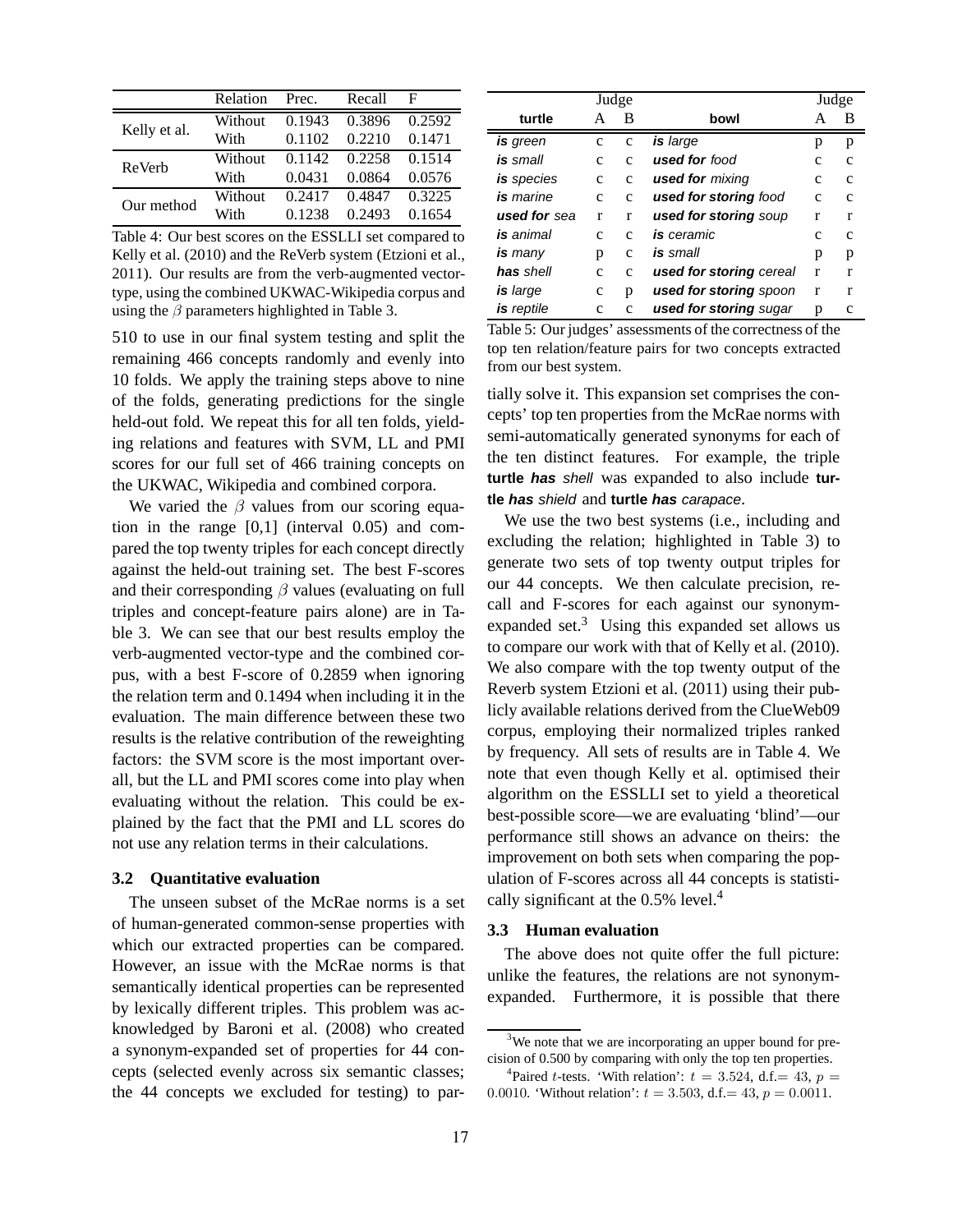| Relation |              |     |     | $\kappa$ | Agreements |
|----------|--------------|-----|-----|----------|------------|
| With     | c/p          | 146 | 161 | 0.7421   | 261 (87%)  |
|          | r / w        | 153 | 138 |          |            |
| Without  | c/p          | 226 | 235 | 0.5792   | 255 (85%)  |
|          | $\mathbf{W}$ | 74  | 65  |          |            |

Table 6: Inter-annotator agreement for our best system, both including and excluding the relation.

are correct properties being generated which simply don't appear in the ESSLLI evaluation set.

In order to address these concerns, we also performed a human evaluation on 15 of our concepts.<sup>5</sup> We asked two native English-speaking judges to decide whether a given triple was *correct*, <sup>6</sup> *plausible*, 7 *wrong but related*, <sup>8</sup> or *wrong*. <sup>9</sup> We executed the human evaluation on our two best systems (as described above). As there were shared triples and concept-feature pairs across the two output sets, each triple and pair was evaluated only once. The judges were aware of the purposes of the study but were blind to the source sets. Some example judgements are in Table 5.

The agreement results across all 15 concepts together with their  $\kappa$  coefficients (Cohen, 1960) are in Table 6. In our evaluation we conflated the *correct*/*plausible* and *wrong but related*/*wrong* categories (see also Kelly et al. (2010) and Devereux et al. (2010)). We did this because of the subjective nature of the judgements, and because we are seeking properties which are indeed correct or at least plausible. These results indicate that our system is extracting correct or plausible triples 51.1% of the time (rising to 76.8% when considering features only). They also demonstrate a marked discrepancy between the results for our two evaluations, reflecting the necessity of human evaluation when assessing our particular task.

# **4 Discussion**

In this paper we have shown that semi-supervised learning techniques can automatically learn lexicosyntactic patterns indicative of property norm-like relations and features. Using these patterns, our system can extract relevant and accurate properties from any parsed corpus and allows for multi-word relation labels, allowing greater semantic precision.

As already mentioned, the work of Baroni et al. (2009) is relevant to our own. Their approach achieves a precision score of 0.239 on the top ten returned features evaluated against the ESSLLI set: our best system offers precision of 0.370 on the same evaluation. Moreover, Baroni et al. do not explicitly derive relation terms. We better the performance of a comparable system (Kelly et al., 2010), even when evaluating against an unseen set of concepts, and our system does not use manually-generated rules or semantic information. Furthermore, human evaluation shows over half of our extracted properties are correct/plausible.

For future work, we have already mentioned that we are ignoring a large amount of potentially instructive training data, specifically those GR-POS paths in our corpus which don't terminate on one of our training features, as well as those paths through sentences containing one of our concepts but none of our training features. It might therefore be worthwhile investigating the use of this "negative" information. Another potential avenue for exploration would be the expansion of the learning vector-types. Although we already use a significant number of learning attributes (an average of 37.9 per training pattern), we could include more: there may be additional information not directly on the GR-POS path linking a concept and feature (e.g., nodes adjacent to said path) which might be indicative of their relationship. We would also consider using activelearning, introducing a feedback loop and humanannotation to better distinguish between relations which our algorithm tends to classify incorrectly. For example, we could supplement input pattern data with disambiguating POS-GR graphs, drawing a distinction between valid and non-valid relations.

Finally, our system could also be evaluated in the context of a psycholinguistic experiment. For example, we could use our system output to predict concept similarity by using our extracted triples to create vector representations of each concept, calculating the distance between those vectors and comparing these similarity ratings with human judgements.

<sup>5</sup>The 44 evaluation concepts had been separated into superordinate categories for unrelated psycholinguistic research and we selected our 15 proportionally and at random from these superordinate categories.

<sup>&</sup>lt;sup>6</sup>A correct, valid, feature.

 ${}^{7}$ A triple which is plausible but only in a specific set of circumstances or a feature which was correct but very general.

<sup>&</sup>lt;sup>8</sup>The triple is incorrect but there existed some sort of relationship between the concept and relation and/or feature.

<sup>&</sup>lt;sup>9</sup>When the triple is simply wrong.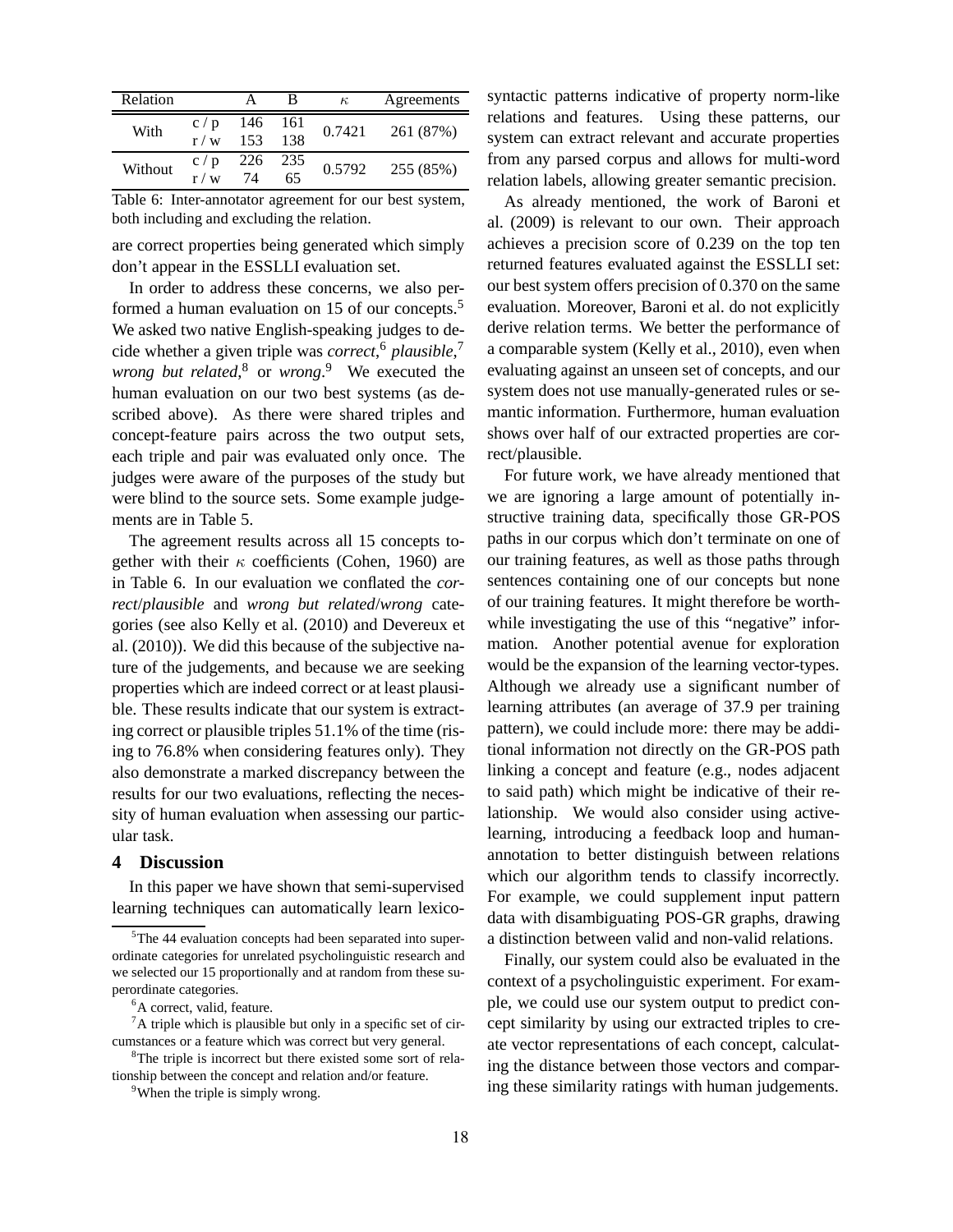#### **Acknowledgements**

This research was supported by EPSRC grant EP/F030061/1. We are grateful to McRae and colleagues for making their norms publicly available, and to the anonymous reviewers for their helpful input.

#### **References**

- M. Andrews, G. Vigliocco, and D. Vinson. 2005. Integrating attributional and distributional information in a probabilistic model of meaning representation. In Timo Honkela et al., editor, *Proceedings of AKRR'05, International and Interdisciplinary Conference on Adaptive Knowledge Representation and Reasoning*, pages 15–25, Espoo, Finland: Helsinki University of Technology.
- M. Baroni, S. Evert, and A. Lenci, editors. 2008. *ESSLLI 2008 Workshop on Distributional Lexical Semantics*.
- M. Baroni, B. Murphy, Barbu E., and Poesio M. 2009. Strudel: A corpus-based semantic model based on properties and types. *Cognitive Science*, pages 1–33.
- S. Bird. 2006. NLTK: The natural language toolkit. In *Proceedings of the COLING/ACL on Interactive presentation sessions*, pages 69–72. Association for Computational Linguistics.
- K.W. Church and P. Hanks. 1990. Word association norms, mutual information, and lexicography. *Computational Linguistics*, 16(1):22–29.
- S. Clark and J.R. Curran. 2007. Wide-coverage efficient statistical parsing with CCG and log-linear models. *Computational Linguistics*, 33(4):493–552.
- J. Cohen. 1960. A coefficient of agreement for nominal scales. *Educational and psychological measurement*.
- C. Cortes and V. Vapnik. 1995. Support-vector networks. *Machine learning*, 20(3):273–297.
- K. Crammer and Y. Singer. 2002. On the algorithmic implementation of multiclass kernel-based vector machines. *The Journal of Machine Learning Research*, 2:265–292.
- D. Davidov, A. Rappoport, and M. Koppel. 2007. Fully unsupervised discovery of concept-specific relationships by web mining. In *Annual Meeting-Association For Computational Linguistics*, volume 45, page 232.
- B. Devereux, N. Pilkington, T. Poibeau, and A. Korhonen. 2010. Towards unrestricted, large-scale acquisition of feature-based conceptual representations from corpus data. *Research on Language & Computation*, pages 1–34.
- T. Dunning. 1993. Accurate methods for the statistics of surprise and coincidence. *Computational linguistics*, 19(1):61–74.
- O. Etzioni, A. Fader, J. Christensen, S. Soderland, and M.T. Center. 2011. Open information extraction: The second generation. In *Twenty-Second International Joint Conference on Artificial Intelligence*.
- M.J. Farah and J.L. McClelland. 1991. A computational model of semantic memory impairment: Modality specificity and emergent category specificity. *Journal of Experimental Psychology: General*, 120(4):339– 357.
- C. Fellbaum. 1998. *WordNet: An electronic lexical database*. The MIT press.
- A. Ferraresi, E. Zanchetta, M. Baroni, and S. Bernardini. 2008. Introducing and evaluating ukwac, a very large web-derived corpus of english. In *Proceedings of the 4th Web as Corpus Workshop (WAC-4) Can we beat Google*, pages 47–54.
- P. Garrard, M.A.L. Ralph, J.R. Hodges, and K. Patterson. 2001. Prototypicality, distinctiveness, and intercorrelation: Analyses of the semantic attributes of living and nonliving concepts. *Cognitive Neuropsychology*, 18(2):125–174.
- J. Giménez and L. Marquez. 2004. Svmtool: A general pos tagger generator based on support vector machines. In *In Proceedings of the 4th International Conference on Language Resources and Evaluation*. Citeseer.
- S. Godbole, S. Sarawagi, and S. Chakrabarti. 2002. Scaling multi-class support vector machines using interclass confusion. In *Proceedings of the eighth ACM SIGKDD international conference on Knowledge discovery and data mining*, pages 513–518. ACM.
- M.A. Hearst. 1992. Automatic acquisition of hyponyms from large text corpora. In *Proceedings of the 14th conference on Computational linguistics-Volume 2*, pages 539–545. Association for Computational Linguistics.
- T. Joachims, C. Nedellec, and C. Rouveirol. 1998. Text categorization with support vector machines: learning with many relevant. In *Machine Learning: ECML-98 10th European Conference on Machine Learning, Chemnitz, Germany*, pages 137–142. Springer.
- T. Joachims. 1999. Svmlight: Support vector machine. *SVM-Light Support Vector Machine http://svmlight. joachims. org/, University of Dortmund*, 19.
- C. Kelly, B. Devereux, and A. Korhonen. 2010. Acquiring human-like feature-based conceptual representations from corpora. In *First Workshop on Computational Neurolinguistics*, page 61. Citeseer.
- K. McRae, G.S. Cree, M.S. Seidenberg, and C. McNorgan. 2005. Semantic feature production norms for a large set of living and nonliving things. *Behavioral Research Methods, Instruments, and Computers*, 37:547–559.